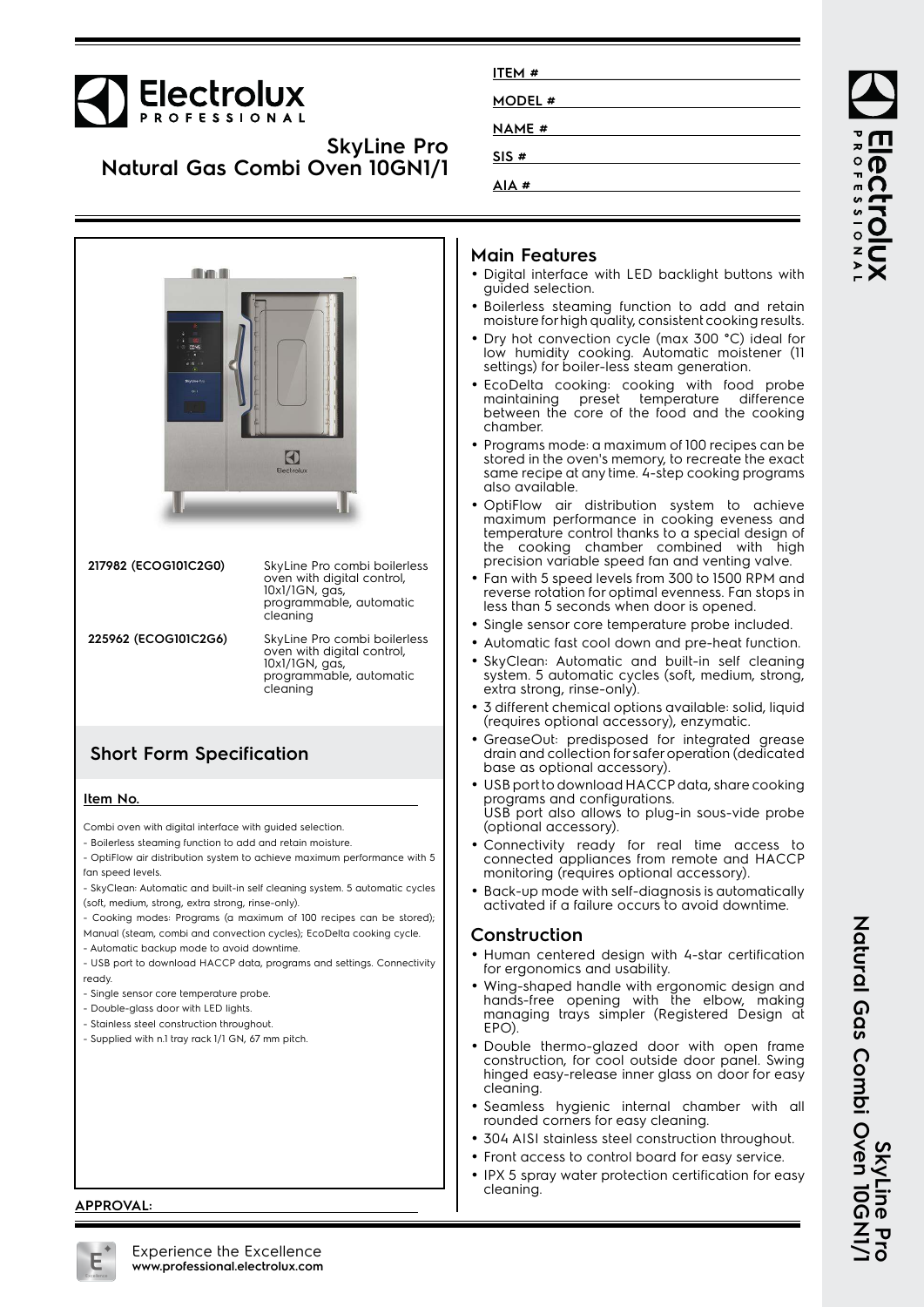

• Supplied with n.1 tray rack 1/1 GN, 67 mm pitch.

• Wall mounted detergent tank holder PNC 922386 ❑

PNC 922610 ❑

PNC 922619 ❑

PNC 922623 ❑

PNC 922626 ❑

PNC 922630 ❑

PNC 922636 ❑

PNC 922637 ❑

PNC 922639 ❑

PNC 922649 ❑

PNC 922653 ❑

PNC 922656 ❑

PNC 922657 ❑

PNC 922661 ❑

PNC 922685 ❑

- **Optional Accessories** • Water softener with cartridge and flow meter for 6 & 10 GN 1/1 ovens (lowmedium steam usage - less than 2hrs per day full steam) PNC 920002  $\Box$ • Water softener with cartridge and flow meter (high steam usage) PNC 920003  $\Box$ • Water softener with salt for ovens with automatic regeneration of resin PNC 921305 ❑ • Resin sanitizer for water softener (921305) PNC 921306 ❑ • Wheel kit for 6 & 10 GN 1/1 and 2/1 GN oven base (not for the disassembled one) PNC 922003 ❑ • Pair of AISI 304 stainless steel grids, GN PNC 922017 1/1  $\Box$ • Pair of grids for whole chicken (8 per grid - 1,2kg each), GN 1/1 PNC 922036  $\Box$ • AISI 304 stainless steel grid, GN 1/1 PNC 922062 ❑ • Grid for whole chicken (4 per grid - 1,2kg PNC 922086 each), GN 1/2 ❑ • External side spray unit (needs to be mounted outside and includes support to be mounted on the oven) PNC 922171 ❑ • Baking tray for 5 baguettes in perforated aluminum with silicon coating, 400x600x38mm PNC 922189  $\Box$ • Baking tray with 4 edges in perforated aluminum, 400x600x20mm PNC 922190 ❑ • Baking tray with 4 edges in aluminum, 400x600x20mm PNC 922191 ❑ • Pair of frying baskets PNC 922239 ❑ • AISI 304 stainless steel bakery/pastry grid 400x600mm PNC 922264 ❑ • Double-step door opening kit PNC 922265 ❑ • Grid for whole chicken (8 per grid - 1,2kg PNC 922266 each), GN 1/1 ❑ • USB probe for sous-vide cooking PNC 922281 ❑ • Grease collection tray, GN 1/1, H=100 mm PNC 922321  $\Box$ • Kit universal skewer rack and 4 long skewers for Lenghtwise ovens PNC 922324  $\Box$ • Universal skewer rack PNC 922326  $\Box$ • 4 long skewers PNC 922327  $\Box$ • Water nanofilter for 6 & 10 GN 1/1 ovens PNC 922342 ❑ • External reverse osmosis filter for 6 & 10 PNC 922343 GN 1/1 ovens  $\Box$ • Multipurpose hook PNC 922348 ❑ • 4 flanged feet for 6 & 10 GN , 2", 100-130mm PNC 922351  $\Box$ • Grid for whole duck (8 per grid - 1,8kg each), GN 1/1 PNC 922362  $\Box$ • Thermal cover for 10 GN 1/1 oven and blast chiller freezer PNC 922364 ❑ • Tray rack with wheels 10 GN 1/1, 65mm pitch PNC 922601 ❑ • Tray rack with wheels, 8 GN 1/1, 80mm pitch PNC 922602 ❑ • Bakery/pastry tray rack with wheels holding PNC 922608 ❑ 400x600mm grids for 10 GN 1/1 oven and blast chiller freezer, 80mm pitch (8 runners) • Slide-in rack with handle for 6 & 10 GN 1/1 oven •• Open base with tray support for 6  $\&$  10 GN PNC 922612  $\square$ 1/1 oven • Cupboard base with tray support for 6 & 10 PNC 922614 ❑ GN 1/1 oven • Hot cupboard base with tray support for 6 PNC 922615 ❑ & 10 GN 1/1 oven holding GN 1/1 or400x600mm • Grease collection kit for GN 1/1-2/1 cupboard base (trolley with 2 tanks, open/ close device and drain) • Stacking kit for gas 6 GN 1/1 oven placed on gas 10 GN 1/1 oven • Trolley for slide-in rack for 6 & 10 GN 1/1 oven and blast chiller freezer • Trolley for mobile rack for 6 GN 1/1 on 6 or 10 GN 1/1 ovens • Stainless steel drain kit for 6 & 10 GN oven, dia=50mm • Plastic drain kit for 6 &10 GN oven, dia=50mm • Grease collection kit for open base (trolley with 2 tanks, open/close device and drain) • Wall support for 10 GN 1/1 oven PNC 922645 □ • Banquet rack with wheels holding 30 plates PNC 922648 ❑ for 10 GN 1/1 oven and blast chiller freezer, 65mm pitch • Banquet rack with wheels 23 plates for 10 GN 1/1 oven and blast chiller freezer, 85mm pitch • Dehydration tray, GN 1/1, H=20mm PNC 922651 ❑ • Flat dehydration tray, GN 1/1 PNC 922652 ❑ • Open base for 6 & 10 GN 1/1 oven, disassembled - NO accessory can be fitted with the exception of 922382 • Bakery/pastry rack kit for 10 GN 1/1 oven with 8 racks 400x600mm and 80mm pitch • Stacking kit for gas 6 GN 1/1 oven placed on 7kg and 15kg crosswise blast chiller freezer • Heat shield for stacked ovens 6 GN 1/1 on 10 GN 1/1 • Heat shield for 10 GN 1/1 oven PNC 922663 □ • Kit to convert from natural gas to LPG PNC 922670 ❑ • Kit to convert from LPG to natural gas PNC 922671 ❑ • Flue condenser for gas oven PNC 922678  $\Box$ • Fixed tray rack for 10 GN 1/1 and 400x600mm grids • Kit to fix oven to the wall PNC 922687 ❑ • Tray support for 6 & 10 GN 1/1 open base PNC 922690 ❑ • 4 adjustable feet with black cover for 6 & 10 PNC 922693 ❑ GN ovens, 150-200mm • Reinforced tray rack with wheels, lowest support dedicated to a grease collection tray for 10 GN 1/1 oven, 64mm pitch • Wifi board (NIU) PNC 922695 ❑
	- Tray support for 6 & 10 GN 1/1 disassembled open base PNC 922382 ❑



2019.11.15

**SkyLine Pro**

PNC 922694 ❑

**Natural Gas Combi Oven 10GN1/1**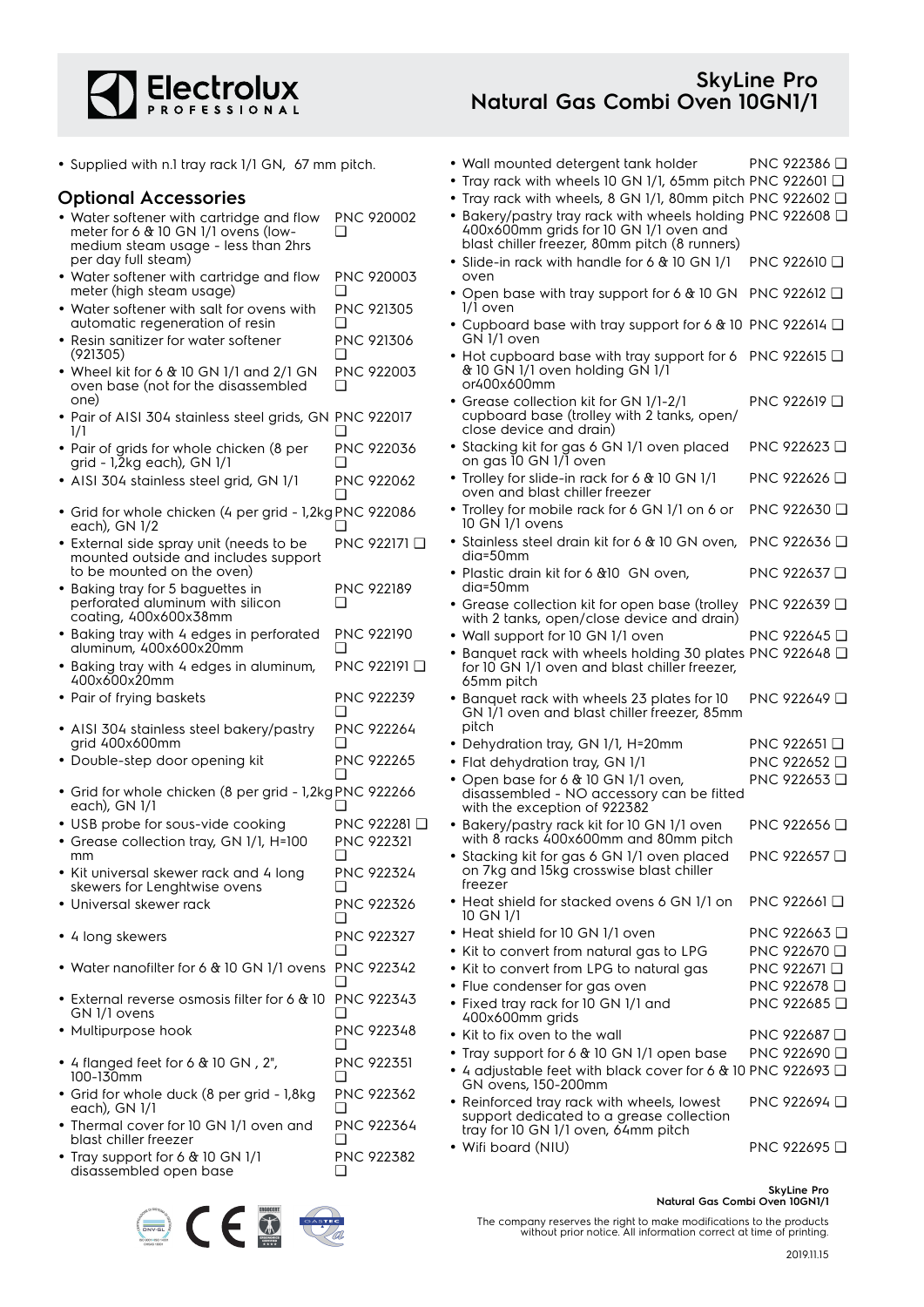

| • Detergent tank holder for open base                                       | ❏        | PNC 922699              |
|-----------------------------------------------------------------------------|----------|-------------------------|
| • Bakery/pastry runners 400x600mm for 6 PNC 922702<br>& 10 GN 1/1 oven base |          |                         |
| • Wheels for stacked ovens                                                  | □        | PNC 922704              |
| • Spit for lamb or suckling pig (up to 12kg) PNC 922709<br>for GN 1/1 ovens | □        |                         |
| • Probe holder for liquids                                                  | ∩        | <b>PNC 922714</b>       |
| • Exhaust hood with fan for 6 & 10 GN 1/1<br>ovens                          | ப        | <b>PNC 922728</b>       |
| • Exhaust hood without fan for 6&10<br>1/1GN ovens                          | H        | <b>PNC 922733</b>       |
| • Fixed tray rack, 8 GN 1/1, 85mm pitch                                     |          | PNC 922741 <del>□</del> |
| • Fixed tray rack, 8 GN 2/1, 85mm pitch                                     | □        | <b>PNC 922742</b>       |
| • 4 high adjustable feet for 6 & 10 GN<br>ovens, 230-290mm                  | ❏        | <b>PNC 922745</b>       |
| • Tray for traditional static cooking,<br>$H=100$ mm                        |          | PNC 922746              |
| · Double-face griddle, one side ribbed<br>and one side smooth, 400x600mm    | <b>∩</b> | <b>PNC 922747</b>       |
| • Non-stick universal pan, GN 1/1,<br>$H=20$ mm                             | □        | PNC 925000              |
| • Non-stick universal pan, GN 1/1,<br>H=40mm                                | □        | <b>PNC 925001</b>       |
| • Non-stick universal pan, GN 1/1,<br>H=60mm                                | ❏        | <b>PNC 925002</b>       |
| · Double-face griddle, one side ribbed<br>and one side smooth, GN 1/1       | ∣ 1      | PNC 925003              |
| · Aluminum grill, GN 1/1                                                    | □        | PNC 925004              |
| • Frying pan for 8 eggs, pancakes,<br>hamburgers, GN 171                    |          | <b>PNC 925005</b>       |
| • Flat baking tray with 2 edges, GN 1/1                                     | □        | PNC 925006              |
| • Baking tray for 4 baguettes, GN 1/1                                       | ❏        | PNC 925007              |
| • Potato baker for 28 potatoes, GN 1/1                                      |          | <b>PNC 925008</b>       |
| • Non-stick universal pan, GN 1/2,<br>$H=20mm$                              |          | <b>PNC 925009</b>       |
| • Non-stick universal pan, GN 1/2,<br>H=40mm                                | ⊔        | PNC 925010              |
| Non-stick universal pan, GN 1/2,<br>H=60mm                                  |          | PNC 925011 □            |
| · Wood chips: oak, 450gr                                                    | ப        | PNC 930209              |
| · Wood chips: hickory, 450gr                                                | ∣ 1      | <b>PNC 930210</b>       |
| · Wood chips: maple, 450gr                                                  |          | PNC 930211 <b>□</b>     |
| · Wood chips: cherry, 450gr                                                 | ❏        | PNC 930212              |
| • Compatibility kit for installation on                                     |          | PNC 930217              |



❑

previous base GN 1/1

The company reserves the right to make modifications to the products without prior notice. All information correct at time of printing.